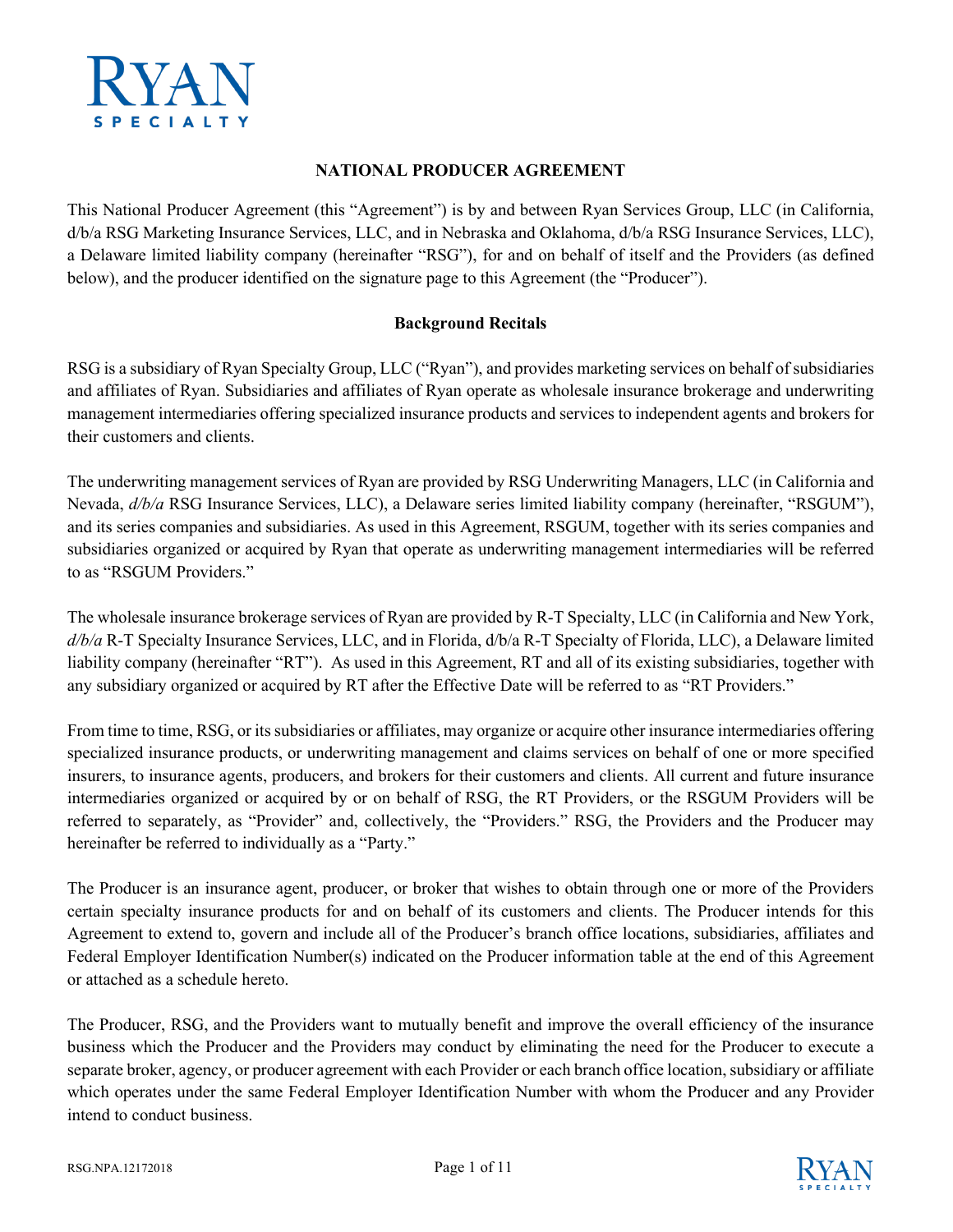#### **The Agreement**

RSG, for itself and on behalf of the Providers, and the Producer, intending to be legally bound, agree as follows:

## **1. RSG Representations and Warranties**

1.01 RSG represents and warrants that it is authorized to enter into this Agreement and shall be bound by the terms hereof, and that each Provider (i) has authorized RSG to execute this Agreement on its behalf, (ii) is and will be bound to the Producer by the terms of this Agreement as if it was a signatory hereto, (iii) the Producer's covenants and undertakings to RSG are and will be deemed to be the Producer's covenants and undertakings to the Providers, and (iv) documents, records, or other information the Producer provides to RSG will be deemed to be documents, records, or other information the Producer provides to the applicable Provider.

1.02 RSG represents and warrants that each Provider possesses all requisite (i) resident corporate, agency, and/or individual agent, broker, producer, surplus lines or other license required by the insurance regulator in the state in which it was incorporated or organized (the "Provider Domicile State") in order to transact the insurance business contemplated under this Agreement, and (ii) non-resident corporate, agency, and/or individual agent, broker, producer, surplus lines or other license required by any applicable non-Provider Domicile State insurance regulator in order to transact the insurance business contemplated under this Agreement, including but not limited to any license applicable to the Provider in the home state of the named insured under any applicable insurance policy; *provided*, that the home state will be determined in accordance with the provisions of the Nonadmitted and Reinsurance Reform Act of 2010, 15. U.S.C. §8201, *etc.* ("NRRA") where applicable.

1.03 Except to the extent that RSG notifies the Producer in writing to the contrary, RSG represents and warrants that any Provider that is organized or acquired after the effective date of this Agreement (i) will be bound to the Producer by the terms of this Agreement as if it was a signatory hereto and has authorized RSG to so notify the Producer, (ii) will authorize and agree that the Producer's covenants and undertakings to RSG will be deemed to be the Producer's covenants and undertakings to such Provider, and (iii) any licenses, proof of insurance or documents, records, or information other than policyholder submissions, that the Producer provides to RSG will be deemed to be documents, records, or other information the Producer provides to any such Provider.

1.04 RSG will notify the Producer of any subsequently acquired or organized Providers, and such notification may include written or electronic correspondence to the Producer or postings on its website or one or more of the websites of the RT Providers or the RSGUM Providers, each of which will constitute adequate and effective notice under this Section 1.04. Producers are responsible for monitoring the websites of RSG, the RT Providers and the RSGUM Providers for such notices.

## **2. Producer Representations and Warranties**

2.01 The Producer represents and warrants that it is authorized to enter into this Agreement on behalf of itself and all subsidiaries and affiliates operating under this Agreement, and each shall be bound by the terms hereof as if it was a signatory hereto. The Producer also represents and warrants that it and all persons acting on its behalf or at its direction possess all requisite (i) resident corporate, agency, and/or individual agent, broker, producer, surplus lines or other license required by the insurance regulator in the state in which it was incorporated or organized (the "Producer Domicile State") in order to transact the insurance business contemplated under this Agreement, and (ii) non-resident corporate, agency, and/or individual agent, broker, producer, surplus lines or other license required by any applicable non-Producer Domicile State insurance regulator in order to transact the insurance business contemplated under this Agreement, including but not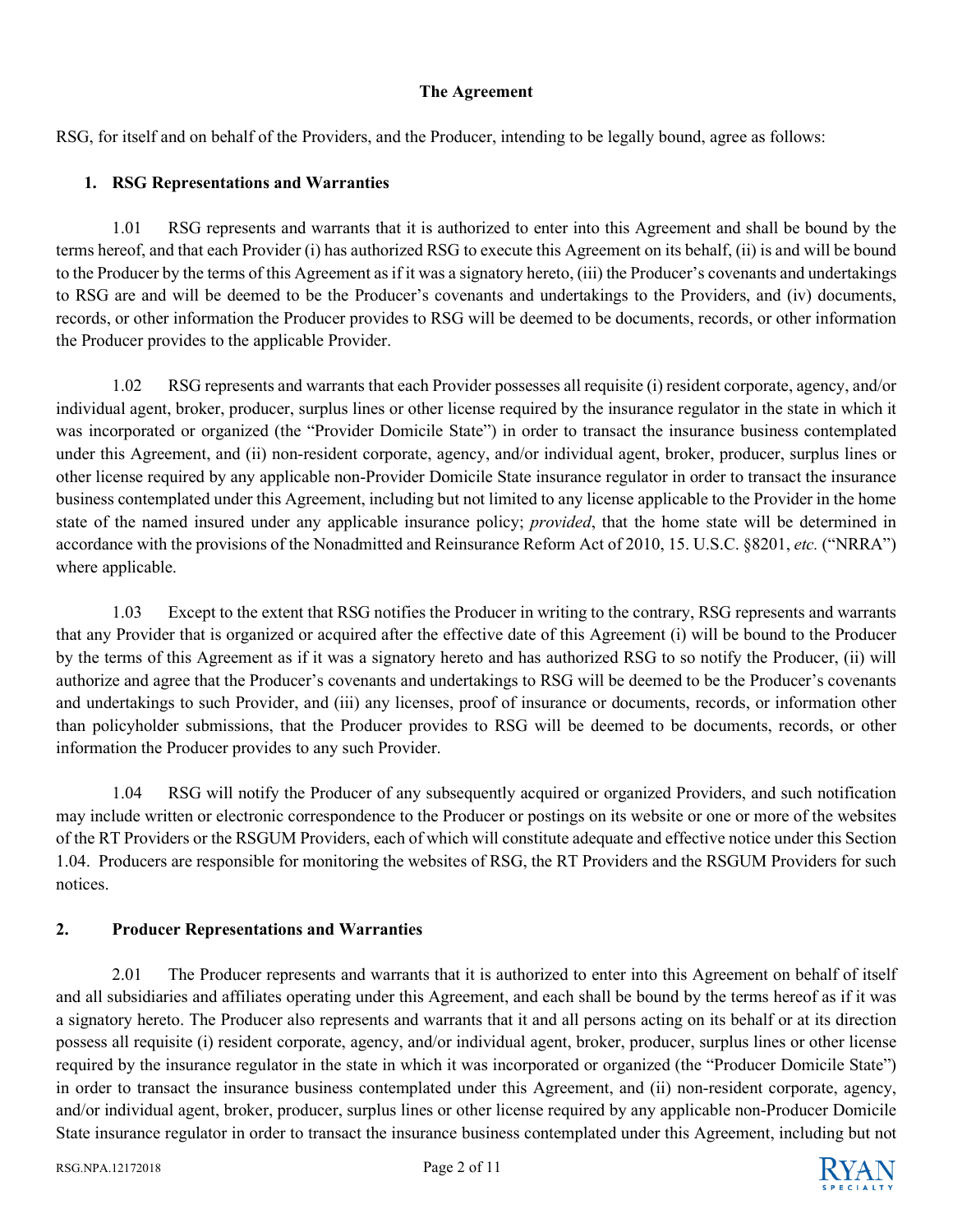limited to any license applicable to the Producer or any person(s) acting on its behalf or at its direction in the home state of the named insured under any applicable insurance policy; *provided that*, the home state will be determined in accordance with the provisions of the Nonadmitted and Reinsurance Reform Act of 2010, 15. U.S.C. §8201, *etc.* ("NRRA") where applicable.

2.02 The Producer represents and warrants that if the Producer asks RSG or any Provider to issue a quotation for any of the Producer's customers, clients, or prospects that are located outside the Producer Domicile State, the Producer and all persons acting on its behalf or at its direction shall have and maintain any non-resident corporate, and/or individual agent, broker, producer, surplus lines or other license required by any applicable insurance regulator in such state in connection with such quotation.

2.03 The Producer represents and warrants to RSG and the Providers that the Producer is and will be bound to the Providers with whom the Producer transacts business by the terms of this Agreement as if the Providers were signatories hereto.

2.04 The Producer represents and warrants that the Producer will not (i) bind RSG or any Provider, or any insurer with respect to any insurance, without the prior written authorization of the applicable Provider, (ii) issue any certificate of insurance that is inconsistent with the policy terms issued, or (iii) place any advertisement, in any medium currently existing or existing at any time during the term of this Agreement, or issue or distribute any circular or paper, involving RSG or any Provider, without the prior written consent of RSG or the applicable Provider, as the case may be.

2.05 All information submitted by Producer in conjunction with this Agreement and any products or services contemplated herein is true and correct, and Producer shall give RSG prompt notice of any change in such information.

# **3. Insurance Licenses**

3.01 Upon RSG's request, the Producer will promptly provide RSG with a copy of all resident and non-resident corporate, agency, and/or individual agent, broker, producer, surplus lines or other similar licenses held and maintained by the Producer.

3.02 Upon the Producer's request, RSG will promptly provide the Producer with a copy of all resident and nonresident corporate, agency, agent, broker, producer, surplus lines or other similar licenses held and maintained by any applicable Provider.

3.03 RSG will provide the Providers with access to, or evidence of, any or all resident or non-resident corporate, agency, insurance agent, broker, producer, surplus lines or other similar licenses or information the Producer provides to RSG, and the Producer will have no obligations to provide any such licenses or information to the Providers directly.

# **4. Errors and Omissions Insurance Coverage**

4.01 Upon RSG's request, the Producer will promptly provide RSG with evidence to RSG's reasonable satisfaction of errors and omissions insurance coverage in force that the Producer maintains for itself and its officers and employees, with an annual policy limit for each occurrence of not less than \$1,000,000.

4.02 While policies issued under this Agreement are in effect, the Producer will continue to maintain in force errors and omissions insurance coverage for itself and its officers and employees, with an annual policy limit for each

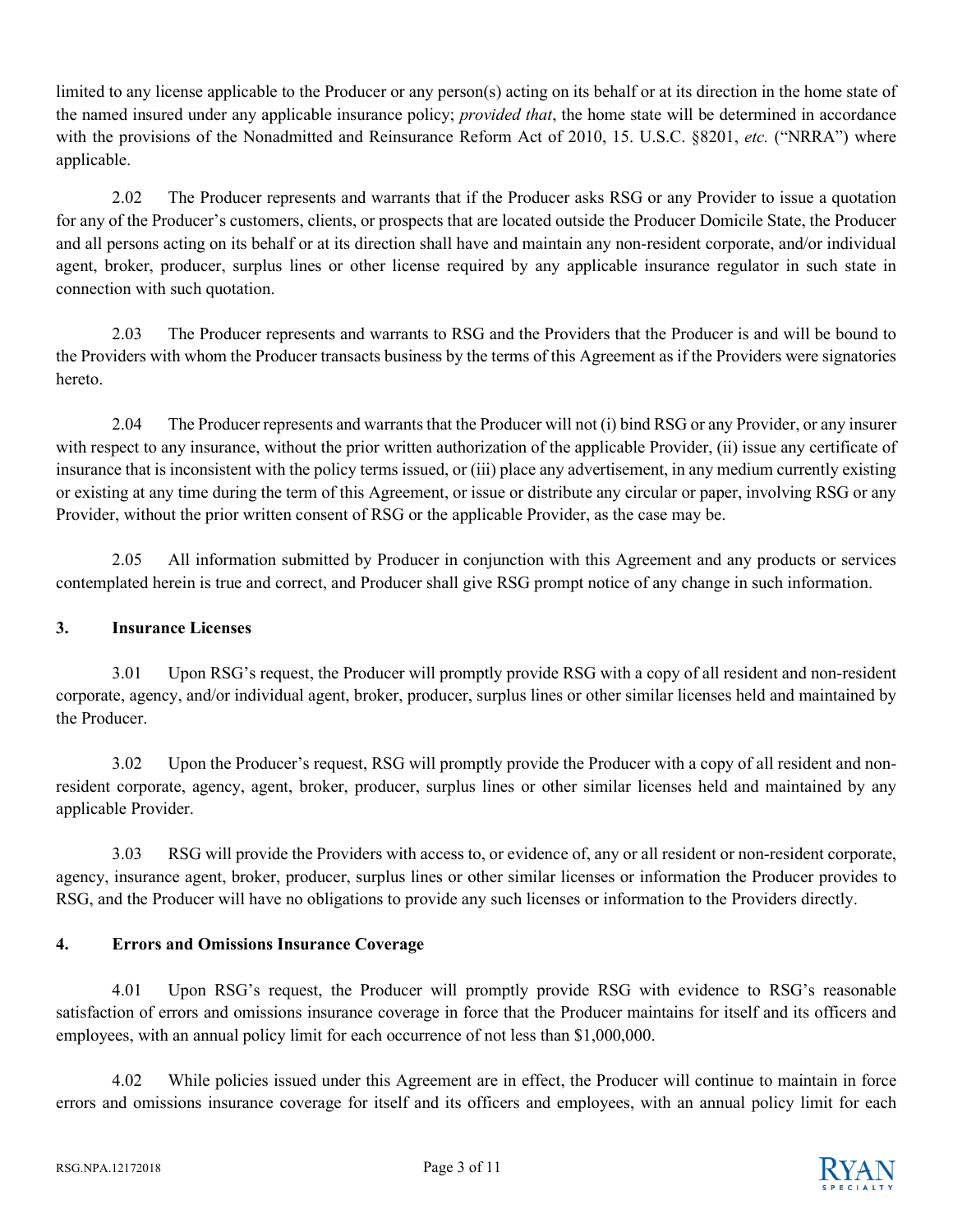occurrence of not less than \$1,000,000, and upon RSG's request, will promptly provide RSG with evidence to RSG's reasonable satisfaction of such errors and omissions insurance coverage.

4.03 For purposes of Sections 4.01 and 4.02, the Producer's compliance with any Provider's request also will be deemed to be compliance with, and for the benefit of, all the Providers.

4.04 All errors and omissions insurance coverage contemplated under this Section 4 will be issued by insurers with an A.M. Best rating of equal to or greater than A-.VII.

## **5. Compensation; Collection and Payment of Premiums and Surplus Lines Taxes and Fees**

5.01 All compensation payable by any Provider to the Producer for business the Producer places with such Provider will be in such amount or percentage of premium charged for such business as indicated on any invoice or statements issued by the Provider, or as the Producer and such Provider otherwise mutually agree in writing. If there is return premium with respect to any business the Producer places with any Provider hereunder, the Producer will pay return commission at the same rate or on the same basis upon which such business was placed.

5.02 The Producer will pay any Provider with whom the Producer has placed insurance business hereunder the balance due on all certificates, policies, and endorsements relating to such business at the time indicated on any invoice or statement issued by the Provider, or as the Provider and the Producer otherwise mutually agree in writing. Producer agrees to comply with all applicable laws and regulations related to disclosure of compensation, including, if applicable, disclosure of potential incentive or contingent compensation and the criteria for receiving such compensation. Producer agrees to disclose in writing to each customer or client in advance of purchase the nature of any compensation Producer will receive or may be eligible to receive from Provider in connection with the placement or servicing of the customer's or client's business, including Producer's potential eligibility to receive incentive or contingent compensation. Producer agrees to provide a copy of such disclosures to Providers upon request. Producer will also notify the customer or client that the customer or client may obtain more information about the compensation Producer receives or is eligible to receive in connection with the placement or servicing of the customer's or client's business, and Producer will provide to the customer or client any compensation disclosure requested by the customer or client, or any disclosure required by RSG or the Providers. If required by law or requested by the customer or client, Provider may disclose the compensation paid to Producer by Provider or for which Producer may be eligible.

5.03 A Provider with whom the Producer has placed insurance business may also have an agreement with the insurer that may pay Provider future additional incentive or other compensation. This type of compensation is in addition to any fees and/or commissions that Provider has agreed to accept for placing the insurance. This compensation could be based on formulas that consider the volume of business placed with the insurer, the profitability of that business, how much of the business is retained for the insurer's account each year, and potentially other factors. The agreements frequently consider total eligible premium from all clients placed during a calendar year and any incentive or contingent compensation is often received at a future date, including potentially after the end of the following calendar year. Because of variables in these agreements, Providers often have no accurate way at the time of placement to determine the amount of any additional compensation that might be attributable to the insurance placed. RSG affiliates may also earn investment income on accounts temporarily held as fiduciary funds and compensation as a broker, underwriting manager, reinsurance intermediary, premium finance company, claims adjuster, consultant or service provider. If you need additional information about the compensation arrangements for services provided by RSG affiliates, please contact your RSG representative. The broker with the direct relationship with the customer or client must comply with all applicable laws and regulations related to disclosure of compensation, including disclosure of potential incentive or contingent compensation and the criteria for receiving such compensation, and informing the customer or client that it may request more information about producer or broker compensation that might be paid in connection with the customer's or client's placement.

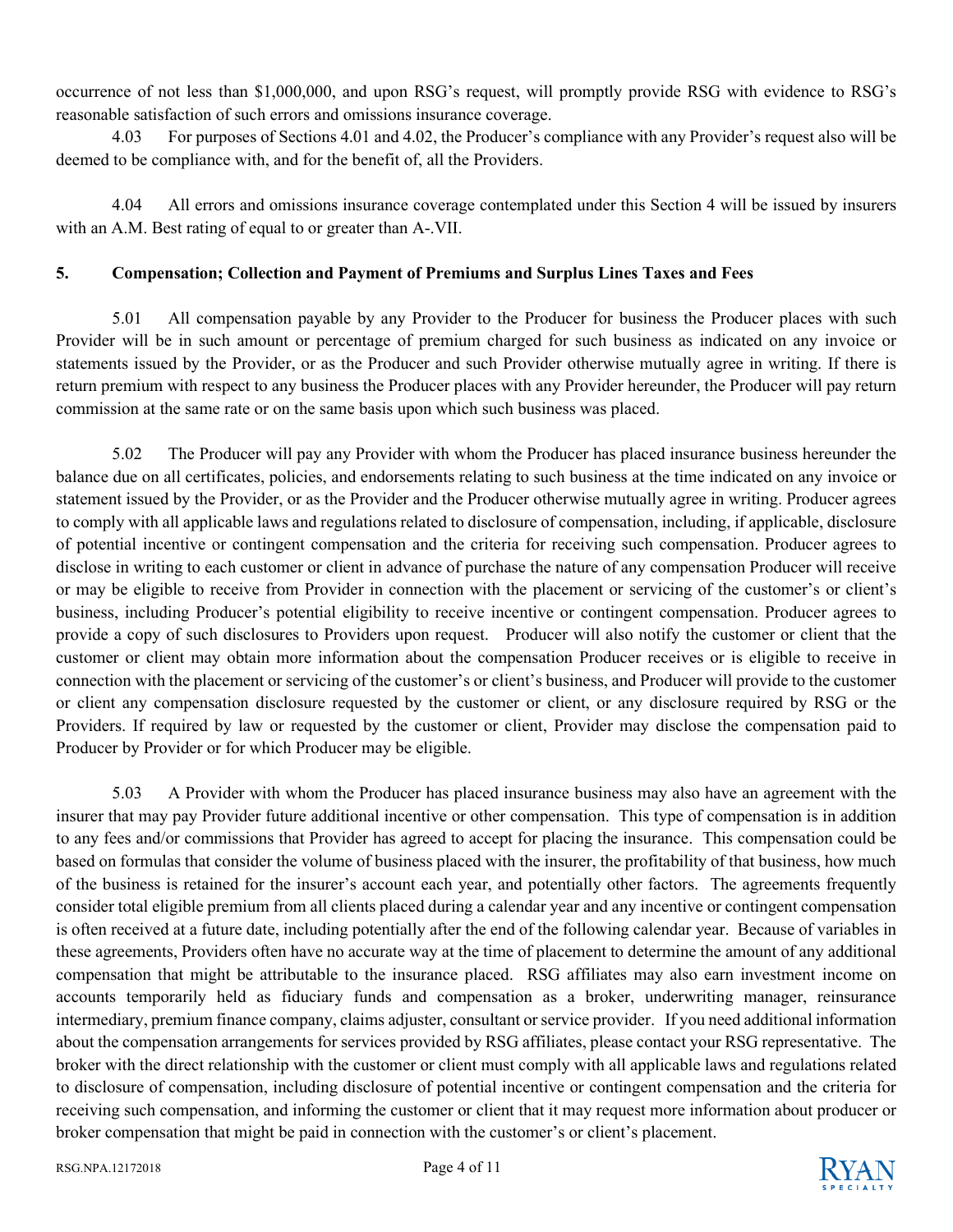5.04 Subject to Section 5.05, the Producer guarantees to pay the applicable Provider all premiums, and taxes if applicable, on any insurance policy placed or arranged by such Provider for the Producer, irrespective of whether the Producer has collected such premiums, or taxes if applicable, from any customer or client of the Producer. This Section 5.04 will survive the termination of this Agreement.

5.05 Notwithstanding Section 5.04, the Producer will not be responsible for any disputed or uncollectible additional premium due pursuant to any annual or interim premium audit or any retrospective rating adjustment under any insurance policy placed or arranged by the Provider for the Producer, *provided that*, the Producer notifies the Provider of the Producer's inability, following the Producer's diligent efforts, to collect such additional premium within 30 days, or any other due date stated in the invoice, after the Producer receives written notice from the Provider of such additional premium. The Producer will not be entitled to any compensation with respect to any such additional premium, irrespective of whether such premium is collected from the applicable customer or client. The Producer shall not accept payments for any audits past the due date without prior written approval from Providers. This Section 5.05 will survive the termination of this Agreement.

5.06 Any premiums the Producer collects or receives from its customer or client for insurance placed hereunder, and any premium refunds that are paid by or on behalf of any Provider to the Producer for the Producer's customer or client, must be deposited into one or more of the Producer's fiduciary accounts in accordance with all applicable insurance laws and regulations until they are due to be paid to the Provider or such customer or client, as the case may be. Subject to any applicable insurance laws or regulations and any applicable insurer's consent, if required, the interest or investment income earned while any such premiums are on deposit in any such accounts may be retained.

5.07 Upon RSG's or any Provider's request, the Producer will promptly provide RSG or the applicable Provider with evidence to RSG's or the Provider's reasonable satisfaction of the Producer's compliance with its obligations under Section 5.06, and the Producer's compliance with RSG's request also will be deemed to be compliance with, and for the benefit of, all Providers applicable to the business written.

5.08 If any business placed by the Producer with an RT Provider is underwritten by a non-admitted insurer in the state where such business is written, the applicable RT Provider will be responsible for timely compliance with all applicable surplus lines requirements governing such business, including without limitation (i) filing and retaining documentation of the requisite declinations from admitted insurers, and (ii) filing, and paying all requisite taxes and fees applicable to such business; *provided that*, the Producer shall cooperate with the RT Provider to collect all required documentation and taxes or fees reasonably requested by the RT Provider to satisfy its obligations hereunder. If any business placed by the Producer with a RSGUM Provider is underwritten by a non-admitted insurer in the state where such business is written, the Producer will be responsible for timely compliance with all applicable surplus lines requirements governing such business, including without limitation (i) procuring and documenting requisite declinations from admitted insurers, and (ii) collecting, filing, and paying all requisite taxes and fees applicable to such business. For such business placed by the Producer with any Provider on a non-admitted basis, upon request, the Producer shall provide the applicable Provider with proof of such compliance with and filing of the applicable surplus lines taxes and requirements. Any exception to this Section 5.08 will be as the applicable Provider and the Producer mutually agree in writing.

5.09 If the Producer does not pay the premiums, and taxes if applicable, described in Section 5.04 above when due, and as a result of such non-payment, any Provider incurs any damage, cost, fine, penalty, or expense, including, but not limited to, collection expense and reasonable attorneys' fees, the Producer will promptly reimburse the Provider for any such damage, cost, fine, penalty, or expense, including, but not limited to, collection expense and reasonable attorneys' fees, with respect to such unpaid premiums and any applicable taxes. This Section 5.09 will survive the termination of this Agreement.

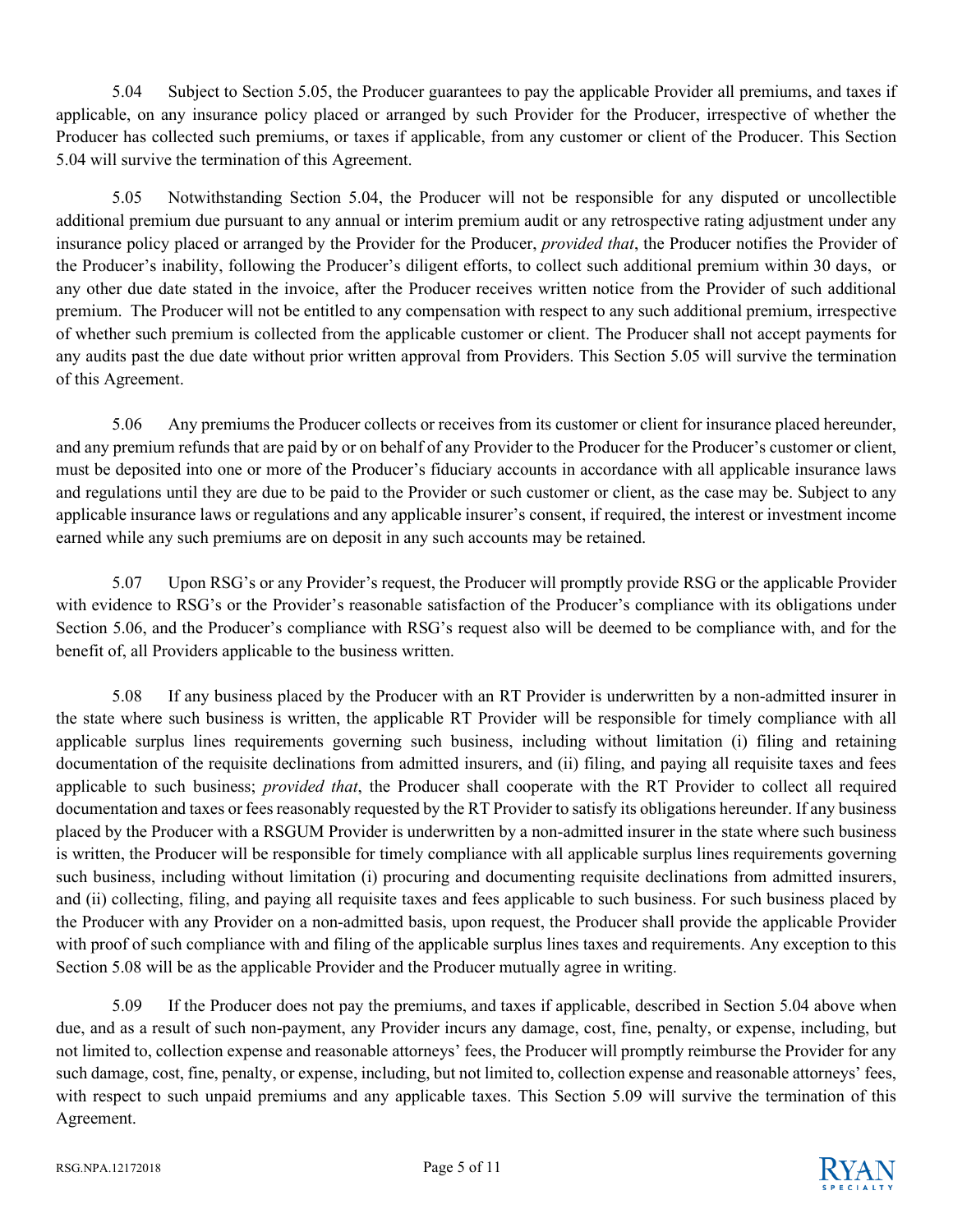## **6. No Automatic Renewals; Notice of Policy Expirations**

6.01 Insurance placed or arranged by any Provider for the Producer will be for a definite policy period, as specified in the applicable policy. RSG and the Provider will not be obligated to notify the Producer about any policy's expiration, and the Producer will be responsible for notifying its customers and clients about any such expiration.

6.02 The Producer will be responsible for complying with all renewal notice requirements regardless of any prior practice of the Provider, or any industry standard, custom, or usage. Notwithstanding the immediately preceding sentence, if the Provider, in its sole discretion, voluntarily notifies the Producer about any policy expiration or renewal requirements, such notification will not be deemed under this Section 6.02 to be a waiver of the Producer's responsibilities for all other insurance placed or arranged by any Provider for the Producer, and the Provider may insist upon the Producer's compliance with this Section 6.02 in all other cases.

# **7. Compliance with Applicable Laws**

7.01 Producer agrees that RSG may verify Producer licenses through the National Insurance Producer Registry or similar licensing clearinghouse and conduct any background check deemed necessary on Producer, its owners, officers, directors or licensed producers. Producer will notify RSG at once if Producer's license necessary to operate under this Agreement is suspended, revoked or otherwise terminated, voluntarily or involuntarily, in any state or U.S. Territory. No commissions shall be due for any submission for which Producer is not properly licensed. If Producer fails to maintain the necessary licenses, Producer shall indemnify and hold harmless RSG and any Provider for any losses, claims, expenses, reasonable attorneys' fees, penalties or fines arising therefrom.

7.02 Producer agrees to comply with all insurance laws and regulations. Producer will promptly notify RSG of any regulatory complaint, investigation, or alleged violation of law regarding any business produced under this Agreement.

7.03 Each Party shall comply with applicable laws regarding customer data or personal information ("PI") as such is defined in applicable privacy and data security laws and regulations ("Privacy & Data Laws") regulating the use, maintenance or disclosure thereof by the Parties' and their affiliates' employees, customers, policyholders or claimants.

# **8. Ownership of Expirations**

8.01 The Producer's records, together with the use, control, and ownership of expirations applicable to any insurance placed or arranged by or through Provider will remain the Producer's property, and such records and expirations will remain the property of the Producer even if there is a good faith dispute between the Producer and the Provider with respect to the accounting and/or payment of premiums, taxes if applicable, and other amounts due and owing.

# **9. Termination**

9.01 This Agreement may be terminated by RSG or the Producer for any reason by written or electronic notice to the other Party stating when such termination is to be effective; *provided, however*, that any such termination will not relieve the Producer's and any applicable Provider's obligations to each other with respect to payment of premium and taxes, if applicable, or compensation for insurance placed or arranged hereunder before the effective date of termination.

9.02 If RSG terminates this Agreement because the Producer does not pay any premium or taxes, if applicable, when due, any applicable Provider, at its option, may offset against such unpaid premium, or taxes if applicable, the amount

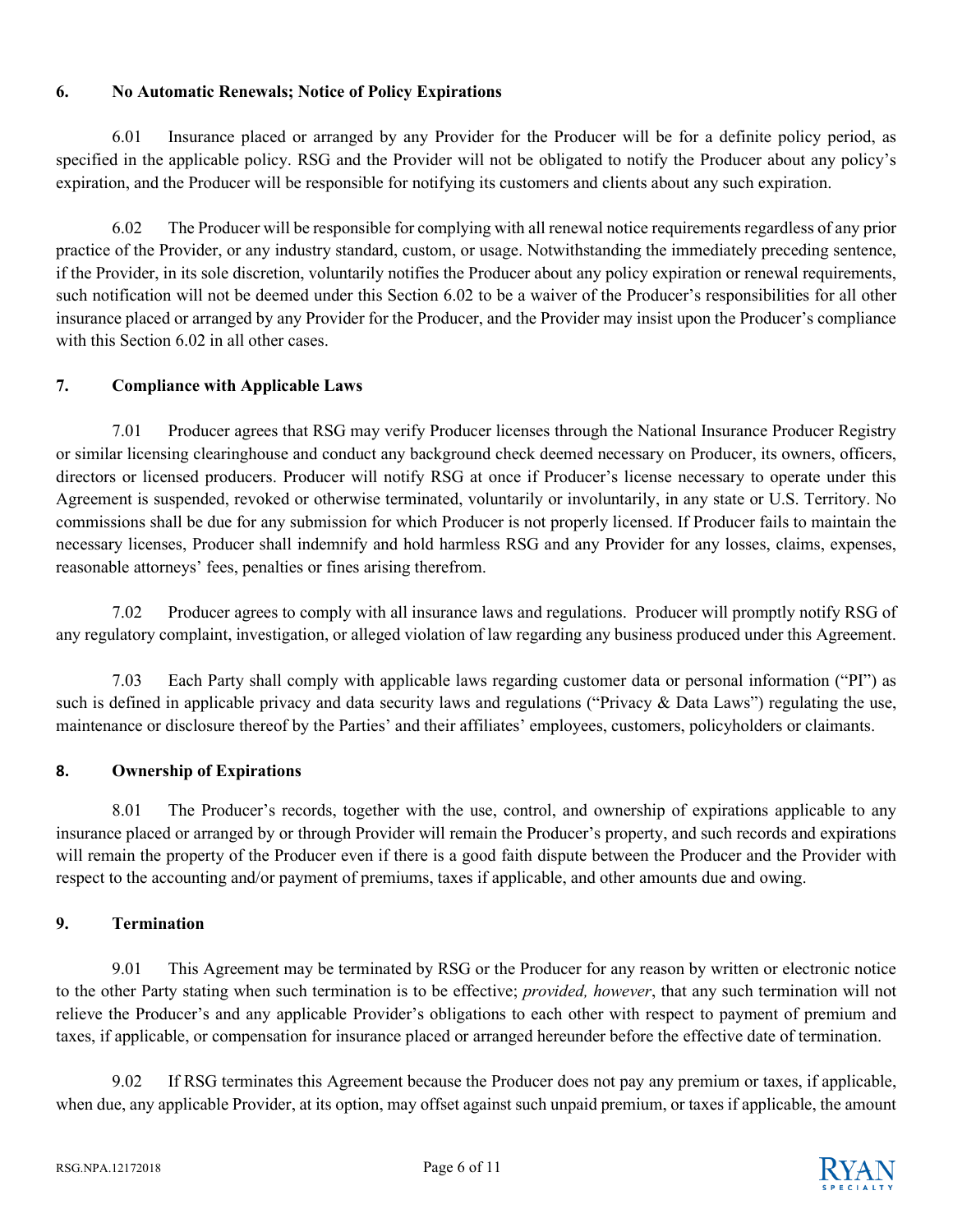of any future compensation otherwise payable to the Producer with respect to any insurance placed or arranged by the applicable Provider hereunder.

9.03 Termination of this Agreement will not affect any of the Producer's rights concerning the ownership of any insurance business, or expirations relating thereto, that any Provider placed or arranged hereunder for the Producer.

#### **10. Indemnification**

10.01 Producer hereby agrees to indemnify, defend and hold harmless RSG, Ryan, the Providers and their officers, directors and employees from any and all losses, liabilities, suits, claims, expenses, reasonable attorneys' fees, penalties or fines, arising from the acts, errors or omissions, whether intentional or unintentional, of the Producer, its employees, representatives and sub-agents. This Section 10.01 will survive the termination of this Agreement.

10.02 Providers hereby agree to indemnify, defend and hold harmless the Producer, its officers, directors, and employees from any and all losses, liabilities, suits, claims, expenses, reasonable attorneys' fees, penalties or fines arising from the acts, errors or omissions of the Providers, whether intentional or unintentional. This Section 10.02 will survive the termination of this Agreement.

## **11. Electronic Trading**

11.01 During the term of this Agreement, and upon request of access to any RSG affiliate electronic trading sites ("Site" or "Sites"), RSG may provide to Producer a password to access and logon to the Site. Producer may not transfer or share its logon or password with anyone, except Producer may permit only its authorized agency employees to obtain and use the password and to access and use the content solely for the purpose of performing functions of daily business activity with RSG pursuant to this Agreement. Each user who uses the logon and password will be deemed to be authorized to access and use the Site by Producer, and RSG has no obligation to investigate the authorization or source of any such access or use. Producer solely will be responsible for all access to and use of the Site by anyone using the logon and password issued to Producer whether or not such access is actually authorized by Producer, including, without limitation, all communications, transmissions, transactions, and obligations (including, without limitation, financial obligations) that may result from such access or use. Producer will immediately notify RSG of any unauthorized use of the logon and password, any threatened or actual damage, hacking, security breach, or other unauthorized or illegal intrusion or use of the Site by any former or existing employee of Producer, or any other person. Producer shall hold the logon and password in strict confidence and shall not permit any use, disclosure, or distribution of such information to any person or entity except as expressly permitted under this Agreement. Producer's use, and the use by each user who uses Producer's logon and password, of the Site shall be subject to all terms and conditions of use posted on the Site, which are incorporated herein in their entirety by this reference, as the same may be amended from time to time, including, without limitation, any applicable liability disclaimer and limitation of liability. In addition to other indemnification obligations in this Agreement, Producer shall indemnify, defend, and hold harmless RSG's and it's affiliates' respective officers, directors, employees, agents, and customers from and against all claims, injury, liability, losses, expenses, damages and costs, including reasonable attorneys' fees, resulting, directly or indirectly, from any activity related to or arising from Producer's use of the Site, any of Producer's former or existing employee(s) use of the Site, and/or any use of the Site by any person using Producer's logon and password. RSG may, in its sole discretion, immediately suspend, terminate or refuse access to the Site and the related services or any portion thereof, or terminate Producer's logon and password, at any time, without notice, if RSG believes that Producer has transferred or shared its logon and password to the Site in violation of this Agreement or the terms and conditions of use posted on the Site, or Producer's use of the Site otherwise violates this Agreement, violates applicable law, or is harmful to the interests of RSG, its affiliates or their other customers.

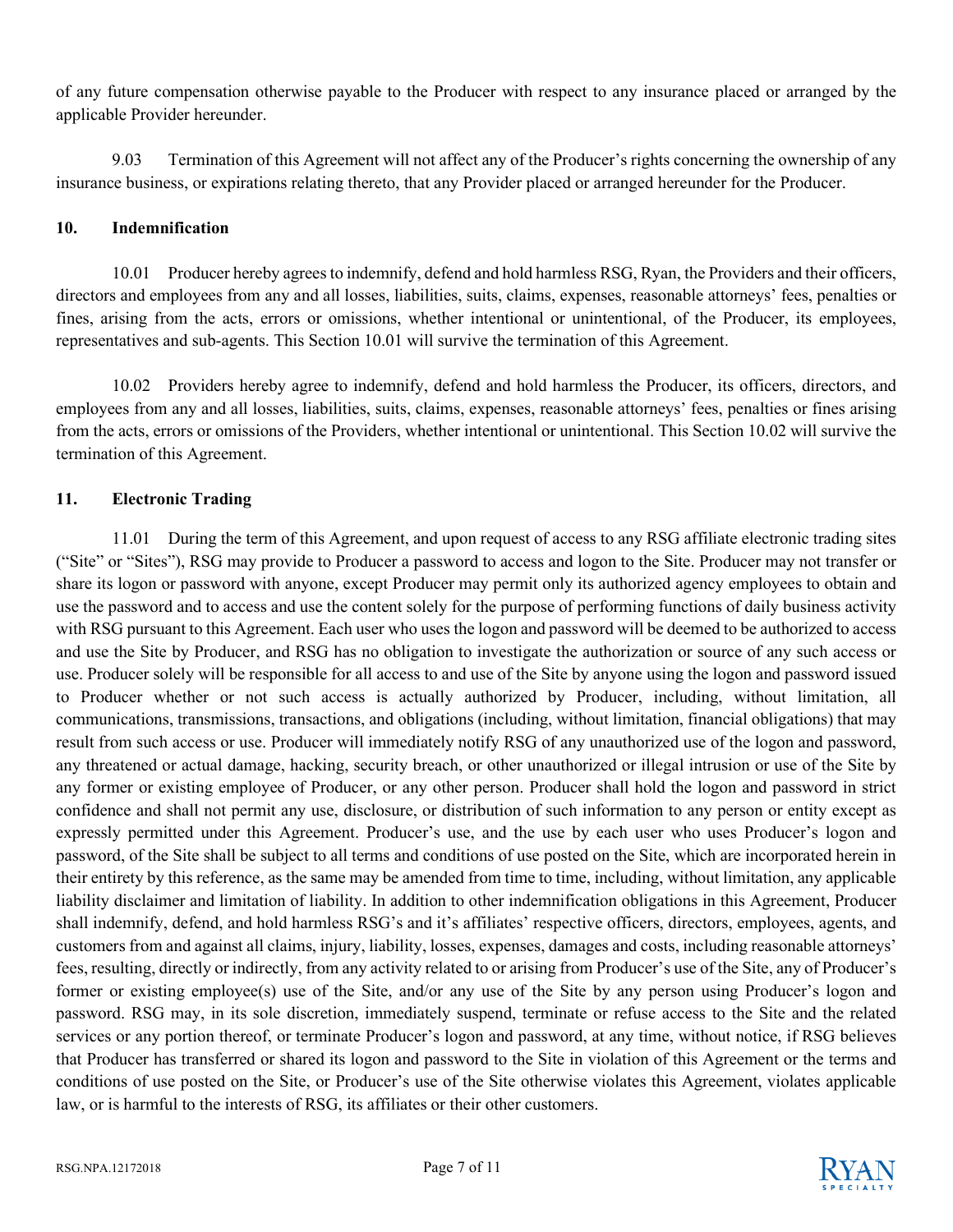11.02 During the term of this Agreement, RSG hereby grants Producer a non-transferable, non-assignable and non-exclusive license to use and access the Site for its intended purpose. This Agreement authorizes access to the Site by Producer's employees who are acting in compliance with applicable producer licensing laws. Producer must make the submission to the Site on behalf of the policyholder and no account may be "double brokered" from another producer without the written consent of RSG. The Producer must verify the product selected is suited to the policyholder's needs before binding. Premium refunds on policies cancelled may be delayed when it is necessary to issue a check. Producer may use, copy and distribute RSG materials as presented on the Site and without alterations as long as each copy: (i) is solely for business transacted through RSG under this Agreement and is not modified or altered in any manner other than providing policyholder responses on insurance applications; (ii) plainly displays all copyright and other proprietary notices in the same manner as the original; and (iii) displays a statement that the materials are used solely with permission from RSG. Except as expressly provided herein, Producer shall not modify, publish, reproduce, republish, create derivate works, copy, upload, post, transmit, distribute, or otherwise use the Site's content or frame the Site within any other web site without obtaining prior written permission from RSG. Producer may not directly access a Site or any underlying database thereof except via the standard browser/graphic user interface for such Site. Producer may not directly or indirectly (and Producer hereby covenants not to directly or indirectly) use any robot, script, or other automated tool to access or use a Site or any data or database thereof. Systematic retrieval of data or other content from the Site to create or compile, directly or indirectly, a collection, compilation, database or directory, without the prior written permission from RSG is prohibited.

11.03 Each Party agrees to maintain information security policies and procedures that include administrative, technical and physical safeguards designed to (i) ensure the security of customer data and PI, (ii) protect against anticipated threats or hazards to the security or integrity of customer data or PI, (iii) protect against unauthorized access or use of customer data or PI, (iv) comply with all applicable Privacy & Data Laws in its use of customer data or PI, and (v) return all customer data or PI to the disclosing Party, upon its request, or ensure the proper disposal of customer data or PI ("Security Procedures"). If required by applicable law, each Party shall conduct a risk assessment to evaluate the adequacy of their Security Procedures and adopt policies in response to the risk assessment including but not limited to, access controls, multi-factor authentication, and use of encryption to protect customer data and PI. Each Party further agrees to immediately notify the other Party of any actual or suspected breach of Security Procedures and/or data breach involving customer data or PI disclosed under this Agreement and to appropriately document any and all corrective actions taken. Upon learning of any security event involving data provided in connection with this Agreement each Party shall: (a) promptly, at its own cost and expense, conduct its own internal investigation; (b) cooperate with the other Party in any investigation of a security event; (c) comply with Privacy & Data Laws. All statements, releases, notices or communication of a security event involving the other Party's data or facilities require the written approval of that Party, said approval to be timely provided and not unreasonably withheld. Each Party will promptly exchange with the other Party any complaints from insureds, prospects or other members of the public or any governmental agency regarding the performance or operation of the Site under this Agreement. Producer will require from its third-party contractors who have access to the Parties' customer data or PI an Agreement that requires compliance with the data protection laws and protection of any customer data or PI received in connection with this Agreement. With respect to PI, the Parties shall, to the extent required by applicable Privacy  $\&$  Data Laws, carry out the instructions of the identified or identifiable natural living person to whom the PI relates ("Data Subject") regarding access to their data, correction of inaccuracies in their data, erasing their data, prevention of direct marketing, automated decision-making and profiling with their data, and the portability of their data (safely moving personal data from one IT environment to another). The Producer shall immediately inform the Data Subject if, in its opinion, an instruction infringes Privacy & Data Laws.

11.04 RSG may use PI and other information received in conjunction with this Agreement or the use of Sites to create non-identifiable information that RSG may use alone or in the aggregate with information obtained from other sources, in order to help RSG to optimally deliver existing products and services or develop new products and services. Additionally, RSG may use PI and other information about insureds, prospective insured and Producers to create

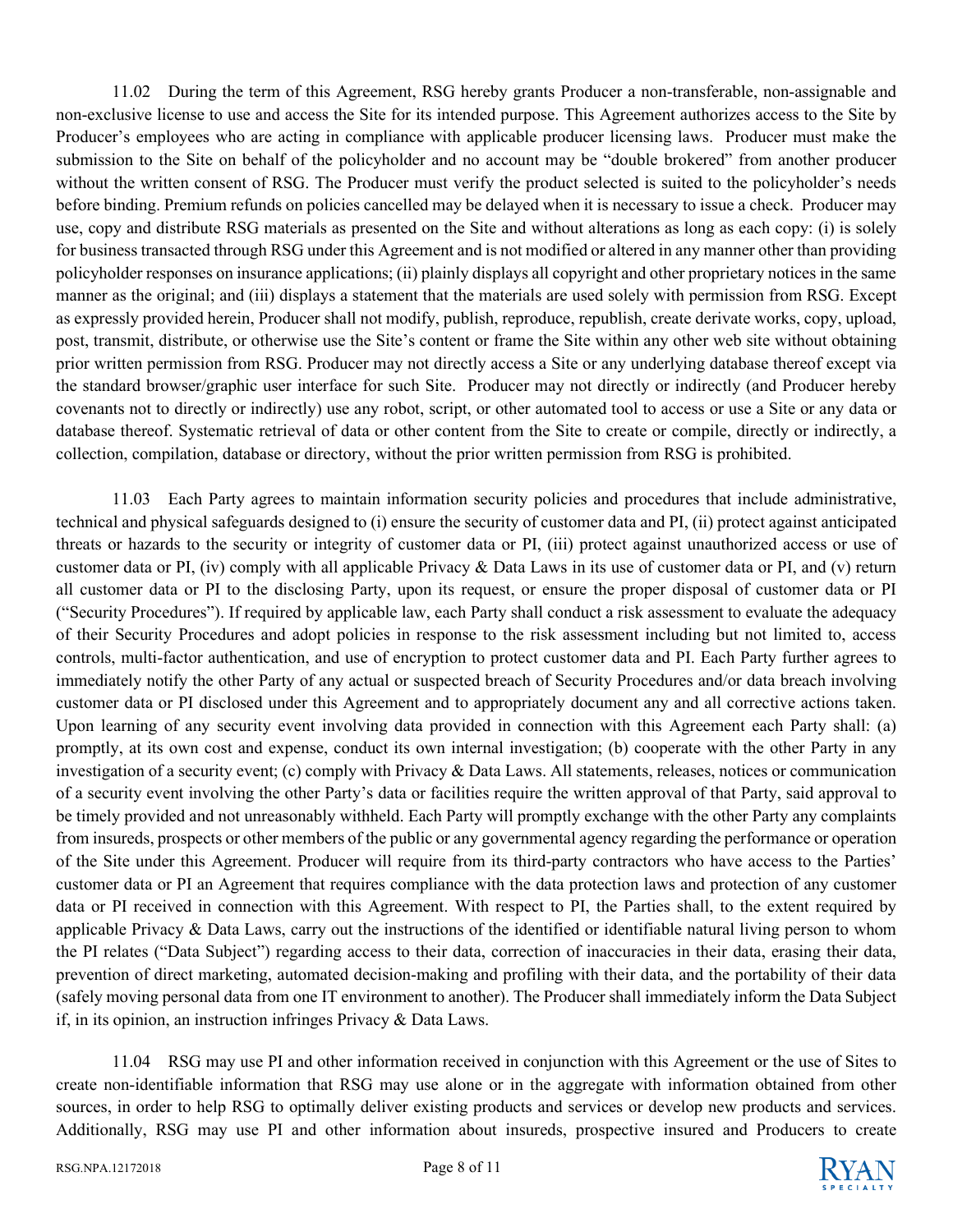anonymized and aggregated information, such as de-identified demographic information, de-identified location information, information about the computer or device from which a person accesses the Sites, or other analyses RSG creates. Anonymized and aggregated information is used for a variety of functions, including the measurement of visitors' interest in and use of various portions or features of the Site. Anonymized or aggregated information is not PI, and RSG may use such information in a number of ways, including research, internal analysis, analytics, and any other legally permissible purposes. RSG may share this information within RSG and with third parties for RSG's or such third parties' purposes in an anonymized or aggregated form that is designed to prevent anyone from identifying insureds, prospective insureds, and Producers.

11.05 Producer shall comply with terms imposed by banks, credit card companies and electronic payment vendors authorized to accept credit cards, e-check or EFT (collectively "Electronic Payments"), including, but not limited to, chargeback rules. During the term of this Agreement and after termination Producer agrees to return its portion of fees or commissions required by any chargeback imposed for Electronic Payments as a result of Producer's transactions. The Producer shall notify RSG in writing as soon as practicable if a charge is disputed. Before arranging Electronic Payments, Producer agrees to implement reasonable security procedures designed to maintain security for Electronic Payments, including but not limited to, (a) maintaining a policy that addresses information security for employees and contractors; (b) restricting physical access to cardholder/accountholder information; (c) preventing storing or retaining card validation codes; (d) destroying or purging all media containing obsolete transaction data with cardholder/accountholder information after final transaction authorization; (e) keeping all systems and media containing card account, cardholder or transaction information (whether physical or electronic) in a secure manner so as to prevent access by, or disclosure to any unauthorized party; and (f) using equipment intended to be Payment Card Industry Data Security Standard compliant. Producer agrees not to arrange any Electronic Payment transaction if it has knowledge or notice of any fact or circumstance which would indicate that any Electronic Payment transaction is fraudulent or not authorized by the related cardholder/policyholder or which would otherwise impair the validity or collectability of the cardholder/policyholder's obligation arising from such transaction or relieve the cardholder/policyholder from liability with respect thereto.

11.06 Producer acknowledges that RSG will need to access information about the policyholder from third party interfaces required for underwriting and compliance including, without limitation, address validation, OFAC verification, credit scores, protection class, distance to coast, property inspections, catastrophe modeling and vehicle and driver information. Producer acknowledges that RSG must investigate every person that is or may be party to a transaction on the Site including all prospective insureds, to ensure that such person or entity is not on the list of Specially Designated Nationals and Blocked Persons issued by the Office of Foreign Assets Control ("OFAC"), a division of the U.S. Treasury Department, as such list may be amended by OFAC from time to time. The Site shall conduct OFAC checks and comply with all applicable OFAC-related rules and regulations, and the applicable insurer's OFAC-related policies, including, without limitation, any policy that prohibits binding until all names are cleared. Producer represents and warrants that it has obtained legal and effective authorization from its prospective insureds to permit RSG to conduct such investigations. Producer will verify the identity of its customers.

11.07 In conjunction with this Agreement and, in particular, with respect to the Sites, Producer agrees, for itself and on behalf of the policyholder, to transact business with RSG using electronic communications, either via web forms on such Site or via email. Producer expressly consents, for itself and on behalf of the policyholder, to receive all notices, information, and other communications from RSG concerning any subject matter, but, in particular the Sites, via electronic email. Electronic communications will be deemed received by Producer when Producer's email message system reports that any email message that RSG or a Site sends to Producer has been received by Producer's system, regardless of whether Producer ever actually opens or reads such email. RSG may, but is not required, to use return receipt requests. Producer must maintain a valid email address and update same with RSG through the applicable Sites. RSG may terminate Producer's

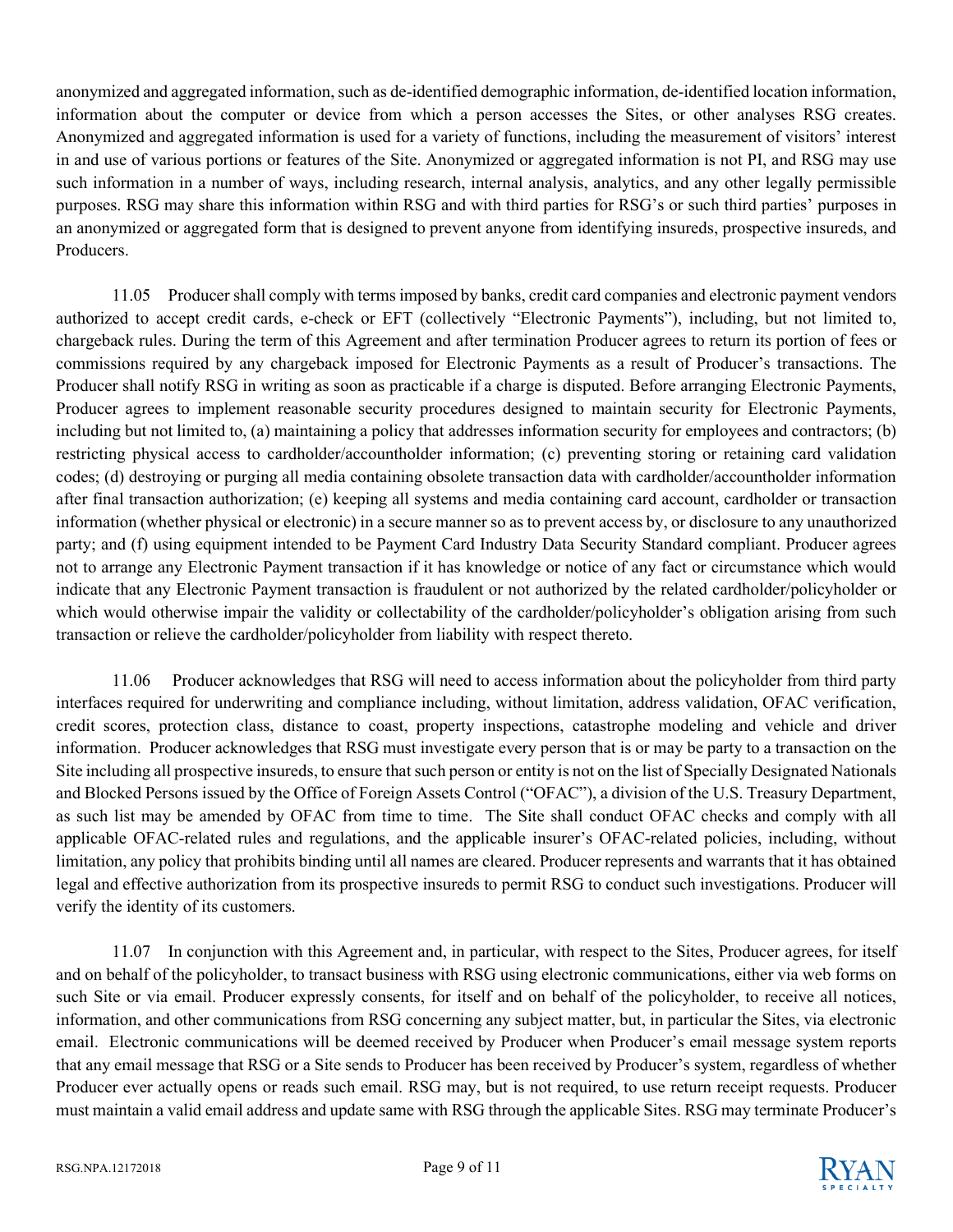access to any Site at any time that RSG determines Producer fails to maintain a valid email address. Producer shall comply will all applicable requirements to provide paper copies of documents to policyholders.

## **12. Notice**

12.01 Any notice under this Agreement by any Party must be in writing by distribution of hard copy to the last known mailing address, via email to [agencyadministration@ryansg.com](mailto:agencyadministration@ryansg.com) for RSG, via the email address provided by the Producer in conjunction with executing this Agreement for the Producer, or via the Sites or such other electronic portal as enabled by RSG.

12.02 Any notice given by the Producer under Section 12.01 to RSG also will be deemed to be notice to, and for the benefit of, all the Providers.

12.03 Any notice given by RSG under Section 12.01 to the Producer also will be deemed to be notice by, and for the benefit of, all the Providers.

## **13. Entire Agreement and Construction**

13.01 This Agreement constitutes the entire agreement of RSG, the Providers, and the Producer with respect to the subject matter hereof, and supersedes all prior understandings and agreements, whether written or oral, about such subject matter. This Agreement may not be modified, altered or amended without RSG's and the Producer's express written consent, which may be acknowledged via the electronic portal as enabled by RSG. The Producer may not assign this Agreement without the express written consent of RSG.

13.02 Forbearance, neglect or failure by either Party to enforce any or all of the provisions of this Agreement or to insist upon strict compliance by the Agreement shall not be construed as a waiver of any rights or privileges of such Party. A waiver of a past act or circumstance shall not constitute or be a course of conduct or waiver of any subsequent action or circumstance.

13.03 In case any of the provisions contained in this Agreement are, for any reason, held to be invalid, illegal or unenforceable in any respect, such invalidity, illegality or unenforceability will not affect the validity of any other provision of this Agreement.

13.04 The section headings in this Agreement are for convenience only; they form no part of this Agreement and shall not affect its interpretation.

13.05 All questions concerning the construction, validity and interpretation of this Agreement shall be governed by and construed in accordance with the domestic laws of the State of Illinois, without giving effect to any choice of law or conflict of law provision (whether of the State of Illinois or any other jurisdiction) that would cause the application of the laws of any jurisdiction other than the State of Illinois.